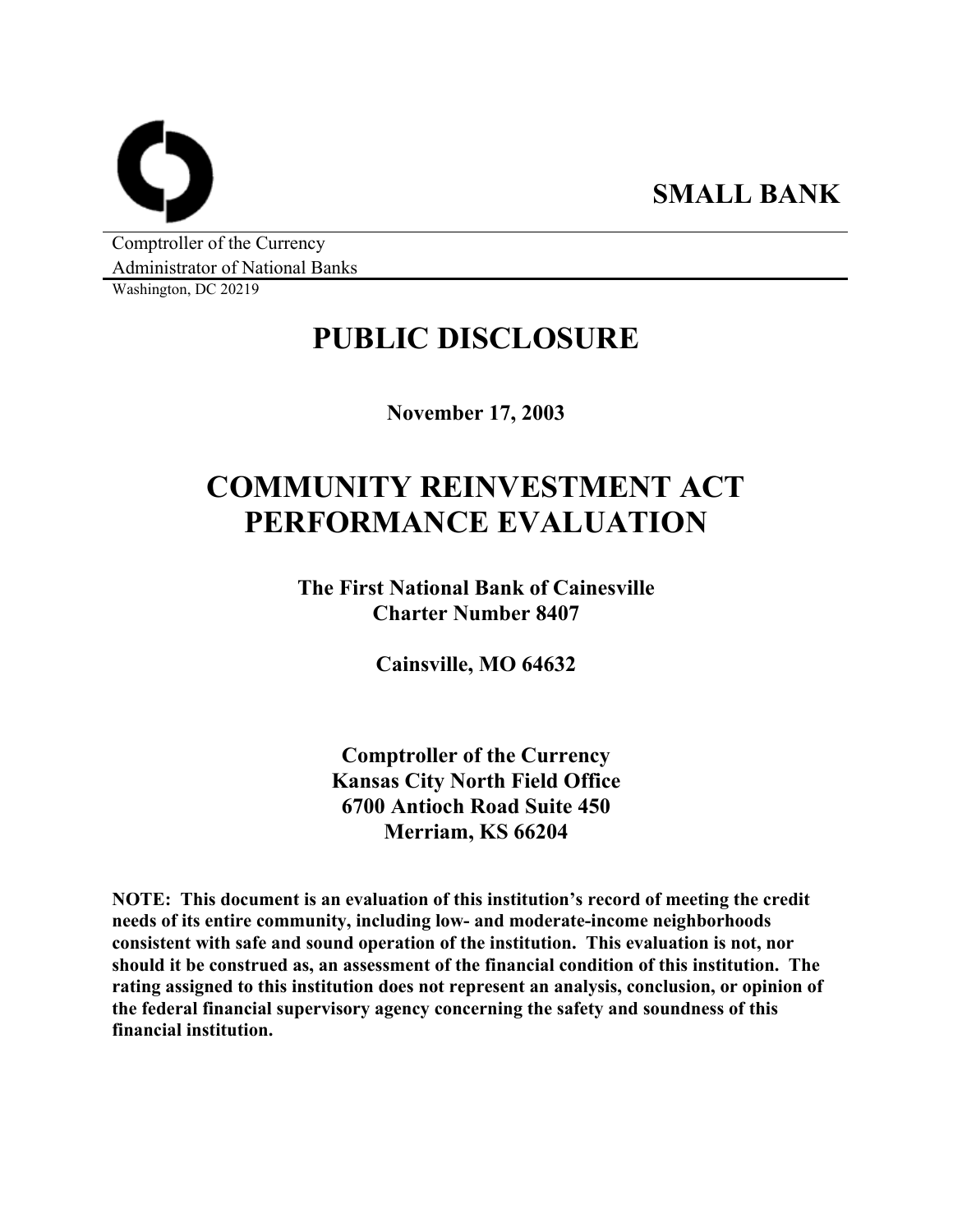INSTITUTION'S CRA RATING: This institution is rated "Outstanding."

- The First National Bank of Cainsville, MO (FNB) has an excellent record of lending to individuals and businesses at different income and revenue levels.
- During the evaluation period, FNB originated a significant number of its loans to borrowers with properties in the bank' assessment area.
- The bank's loan-to-deposit ratio is reasonable given local economic conditions and the bank's limited funding resources due to its asset size.
- A geographic analysis of the bank's assessment area would not be meaningful.
- The bank has not received any complaints in regards to its CRA performance.

### CONCLUSIONS WITH RESPECT TO PERFORMANCE CRITERIA:

The First National Bank of Cainsville, MO (FNB) has an excellent record of lending to individuals and businesses at different income and revenue levels. Based upon a review of loans outstanding as of September 30, 2003, the bank's primary product by dollar was agricultural related loans and by number installment loans. During this examination, we reviewed a sample of 25 agricultural related and 30 installment loans. The revenue/income assessment is as follows:

#### Agricultural Related

The bank's revenue distribution of agriculture loans is excellent. Of the 25 agriculture loans in the sample, 24 were originated in the bank's assessment area. Approximately 83 percent were to businesses with revenues of \$100 thousand or less. In addition, 21 percent had revenues of \$25 thousand or less. This compares favorably to area business demographic data. According to the 1997 Census of Agriculture - County Data, prepared by the USDA National Agricultural Statistics Service, 70 percent of the farms in Harrison and Mercer Counties reported revenues of \$100 thousand or less. Community contacts stated that farmers with revenues of \$25 thousand or less are informally considered "hobby farmers" and primarily depend on outside income for profitability.

#### Installment

The bank's income distribution of installment loans is also excellent. Of the 30 loans in the sample, 26 were originated to borrowers in the bank's assessment area with only 21 having income information available in the file. Approximately 57 percent were originated to borrowers at the low-income level and 19 percent to borrowers at the moderate-income level. Both percentages exceed area demographic data with 30 percent of the area households at the lowincome level and 17 percent at the moderate-income level. In addition, according to the 1990 Census, 21 percent live below the poverty level with a median family income of \$21,673. The 2002 updated HUD median family income used for this analysis was \$40,600. Note: The loan origination amount of the installment loans in the sample ranged from \$2 thousand to \$22 thousand, which is reflective of the bank's willingness to help meet the credit needs of the local